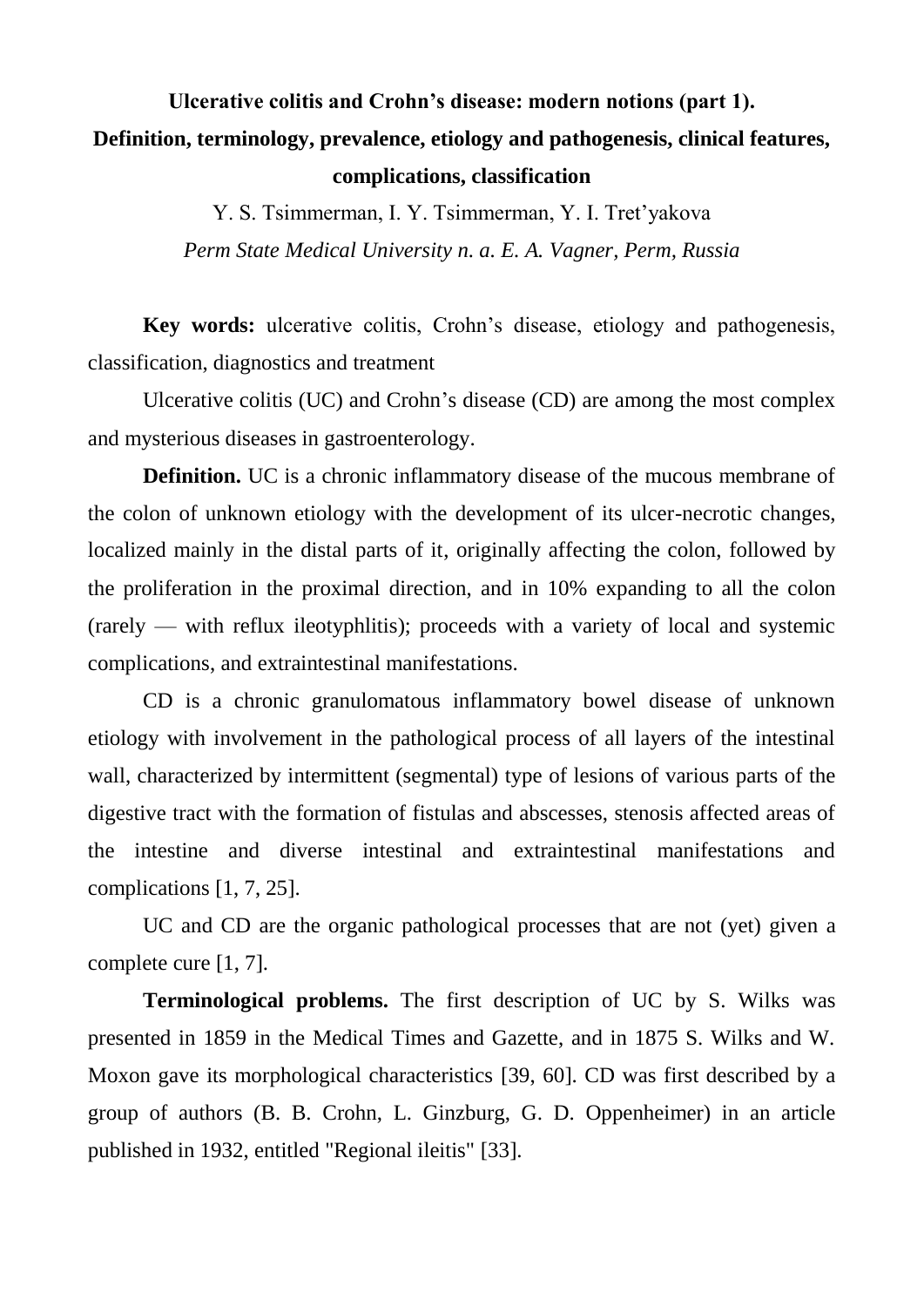At various times as synonyms UC featured the terms "cryptogenic or idiopathic ulcerative hemorrhagic colitis", "muco-hemorrhagic ulcerative rectal colitis" and most of all — "ulcerative colitis", which we consider obsolete. This term was proposed by A. S. Kazachenko in 1913 to distinguish UC and other ulcerative colitis of well-known (infectious) aetiology (tuberculosis, luetic), which at that time were widespread [9, 27]. Now this distinction has lost relevance and we should use internationally accepted term "ulcerative colitis" [27].

Synonymous with Crohn's disease at different times were the terms "terminal ileitis", "granulomatous enterocolitis", "regional enterocolitis" and others. In the end, they stopped at the eponymous term "Crohn's disease" [39].

The International Classification of Diseases and Related Health Problems, Tenth Revision, published by WHO in 1995 (ICD-10), UC outlined the following ciphers: K51. (Ulcerative colitis), K51.0. Ulcerative (chronic) enterocolitis, K51.1. Ulcerative (chronic) ileocolitis, K51.2. Ulcerative (chronic) proctitis, K51.3. Ulcerative (chronic) rectosigmoiditis; CD — codes: K50. Crohn's disease (regional enteritis), K50.0. Crohn's disease of the small intestine, K50.1. Crohn's disease of the colon, K50.8. Other types of Crohn's disease, and K50.9. Crohn's disease, unspecified.

**Prevalence.** Incidence of UC in different countries varies from 27-117 cases per 100,000. Population with the "peak" of disease between the ages of 20 to 40 years old, more frequently in men than in women (1.39:1); the second "peak" of disease is marked after 55 years.

Primary morbidity of UC is 8-10 cases per 100,000 in a year [7].

Over the past 30-40 years we have seen an increased incidence of CD from 20- 30 to 40-50 per 100,000 of population (approximately 2 times), most often among young people (20-30 years), with a certain predominance of women (1.12:1). At the same time isolated lesion of the colon (granulomatous colitis) is more common in older people [7]. There are cases of CD in childhood, especially in the presence of family history of CD. Thus, a positive family history was observed in 30% of patients with CD, developed in children [23]. Most are diagnosed with CD in the northern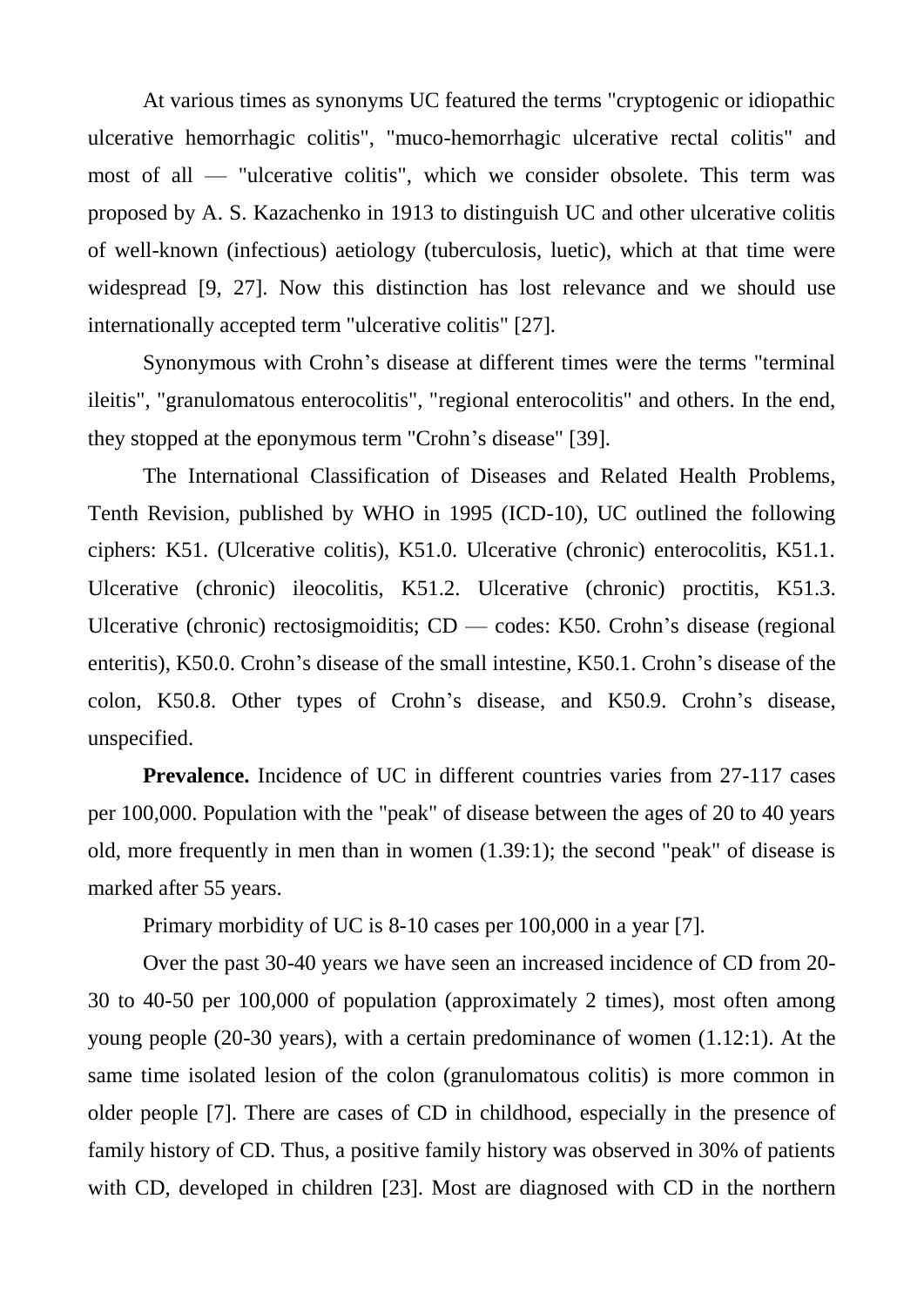European countries, Canada and the US, especially among persons of Jewish nationality [23]. The frequency of new cases of CD varies in the range from 2 to 4 cases per 100,000 in a year [7].

**Etiology and pathogenesis.** Etiology of UC and CD has not yet been established, but it is obvious that it is a multifactorial disease. Initially, given that the human intestine in normal and pathological state is colonized by huge number of different microorganisms, etiological factors of CD and UC were looking for among the bacteria — pathogens of intestinal infections *(Shigella, Salmonella, Yersinia, Campylobacter jejuni,* and others), enteroviruses (rotavirus, astroviruses), opportunistic pathogenic fungal *(Candida albicans, Saccharomyces cerevisiae),* and chlamydia *(Chlamydia trachomatis),* but attempt to prove their role in the development of CD and UC failed.

The greatest attention (as a prospective etiological factors of CD and UC) is attracted by *Mycobacterium paratuberculosis* and measles virus [35, 53, 54].

Mycobacterium causes the development of granulomatous disease in ruminants (morbus Johnes), which histologically is similar to CD. Given mycobacteria, however, it failed to detect neither in CD, nor in UC. Furthermore, specific T-cell immune responses directed against different strains of mycobacteria were similar in CD and control groups, atuberculostatic therapy was ineffective [1, 53, 54].

With regard to possible aetiological role of measles virus in UC and CD, this assumption has arisen due to the fact that it has the ability to damage the endothelium of the capillaries, causing the development of vasculitis, ischemia and inflammation. In addition, patients with CD and UC were detected to have particles resembling the measles virus. The attention of researchers also drew increased risk of CD and UC after an outbreak of measles, but after the introduction of measles vaccination number of patients with measles has dropped dramatically, and the number of patients with CD and UC, in contrast, has continued to grow [1, 35].

In the pathogenesis of CD and UC a certain role belongs to genetic factors. Emphasizing the role of "family savings", when CD and (rarely) UC are developed in several generations of blood first-degree relatives [6]. Thus, J.-F. Colombel [32]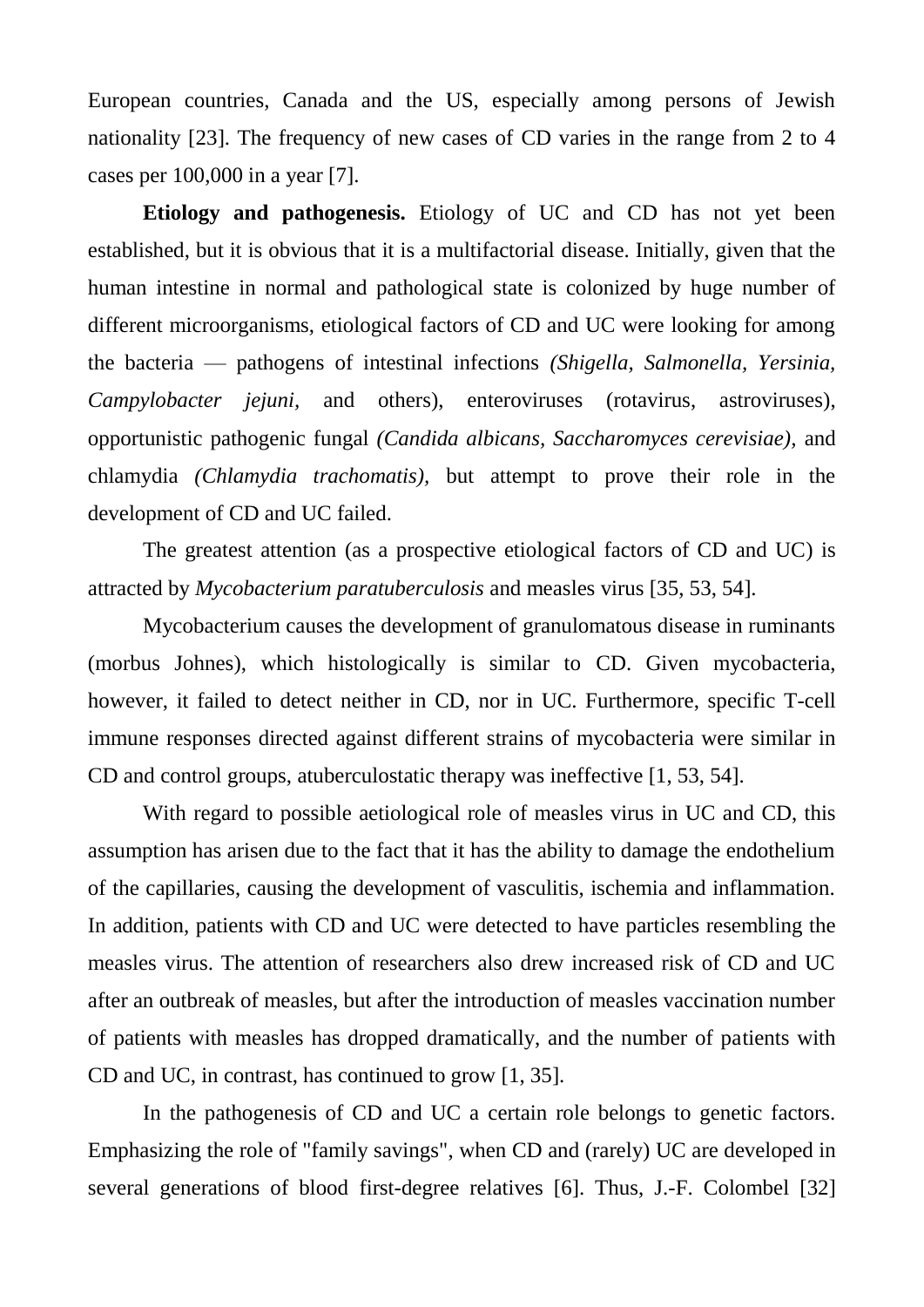described 72 families in which 2-3 cases of CD and more were diagnosed. At UC familial cases of the disease are much rarer.

It is indicated that the relative risk of developing CD from blood relatives of 10%, and with a positive family history — 30% [6].

In the presence of UC in both parents to 20 years the disease develops in 52% of children. In 44% of cases concordance for monozygotic twins is observed in CD,  $6.3\%$  — for UC [29, 30].

If CD is more common haplotype association with HLA-DR1,  $UC -$  with HLA-DR2 and loci of chromosomes 2 and 6 (immunogenetic risk factor). Moreover, in CD 50% of cases NOD2 mutation on chromosome 16 (independent risk factor) is observed. Overall, 7 loci identified on chromosomes responsible for predisposition to CD and UC [30]. We have recently studied genes associated with CD, in particular gene HETD2/CARDI5, located on chromosome 16 (locus 1), and gene OKTN — on chromosome S (locus 5). Investigation of mutations of these genes revealed that the defective location of muramyl dipeptide (total bacterial cell wall components) leads to the activation of nuclear factor NF-kB, and is associated with structural lesions of the small intestine [6, 59].

Of great importance in the pathogenesis of UC and CD are immune mechanisms that are responsible for the epithelium (the barrier) of the intestinal wall. The intestinal epithelium is a component of an intestinal mucosal system associated with its mucosa (MALT). Its main function — preservation of immune areactivity (tolerance) against various antigens and mitogens, but also development of cytokine suppressive activity [7]. Upon genetically deterministic (primary) increased permeability of the intestinal epithelial barrier, flowing with the damage of the cytoskeleton of epithelial cells, enterotoxins penetrate from the intestine into the bloodstream, as well as non-dissected protein substances that preserved antigenic properties, which sensitize a microorganism, stimulating the production of antibodies.

In patients with UC and CD we revealed autoantitbodies to intestinal cells. The presence of perinuclear anti-neutrophil cytoplasmic antibody (pANCA) in the absence of *Anti-Sacchoromyces cerevisiae-antibodies* (ASCA) is characteristic of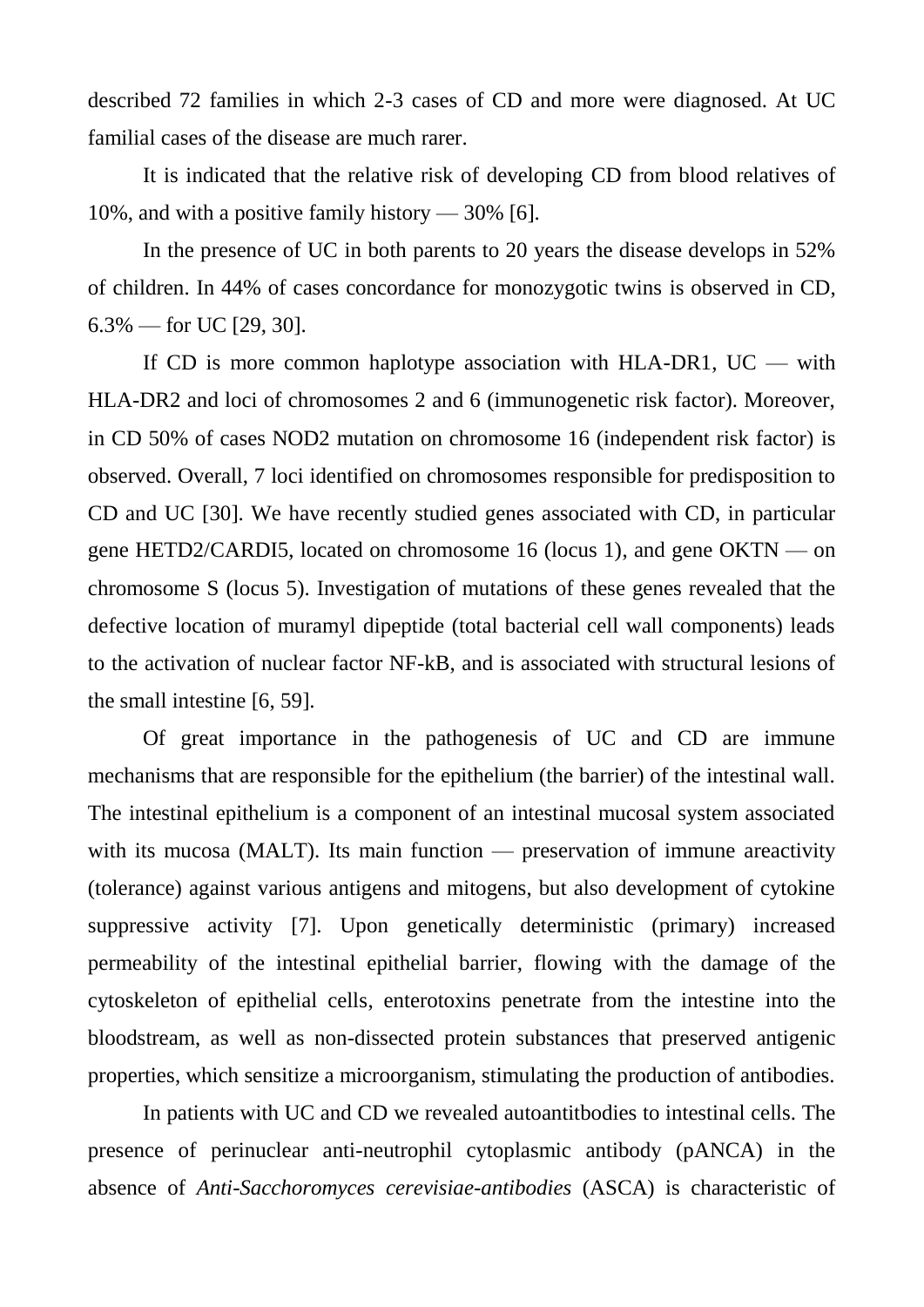UC, and the absence of pANCA in the presence of ASCA — for CD [6]. pANCA are the specific tissue antigens to autoantibodies granulocytes, which can act as triggers of cytotoxic activity with perinuclear distribution type [1, 4, 7, 15, 24, 31, 45, 48]. In pANCA-positive UC patients often defined allele of adhesion molecules (ICAM-1) and the presence of immune vasculitis. At the same time changed neutrophil function, show their pro-inflammatory activity [7, 14].

Cytokines — a protein products produced by nearly all cells of the human body. They perform important regulatory functions. Standing out in the extracellular space, cytokines associated with cell receptors and "launch" a cascade of reactions. Causing stimulation or inhibition of various processes (proliferation, migration, secretion, expression of surface antigens and receptors), cytokines regulate differentiation and maturation of various immune cells, control the production of antibodies and cytotoxic activity, particularly causing the immune response.

Interleukins (IL) function as mediators of protein, as a subfamily of cytokines. 6 groups of cytokines are distinguished, including interferons (IFN) immunomodulatory agents, chemokines — regulators of inflammatory reactions, tumor necrosis factor  $\alpha$  (TNF) — inducers of inflammation, and regulators of apoptosis, etc.

There are pro-inflammatory cytokines: IL-1, IL-2, IL-6, IL-8, TNF $\alpha$  and IFN $\gamma$ , etc.; anti-inflammatory cytokines: IL-4, IL-10, IL-11, and others. [22, 28, 36].

At UC and CD pro-inflammatory cytokines are prevalent. They increase the production of nitric oxide (NO), which is formed by immune cells and enterocytes. Changes in NO levels result in damage to the cytoskeleton enterocytes and increased permeability of the intestinal wall. Some importance in the pathogenesis of UC and CD belongs to the pathogen-associated molecular patterns, and so called assessory molecula [27].

Upon UC the concentration of IL-1 (β-promoter region of the IL-1) is increased in 15-25 times, upon  $CD$  — 6 times. At the same time IL-8 increases, carrying chemotaxis, which results in the migration of neutrophils, lymphocytes and monocytes in inflammation. In these patients the concentration of  $TNF\alpha$  is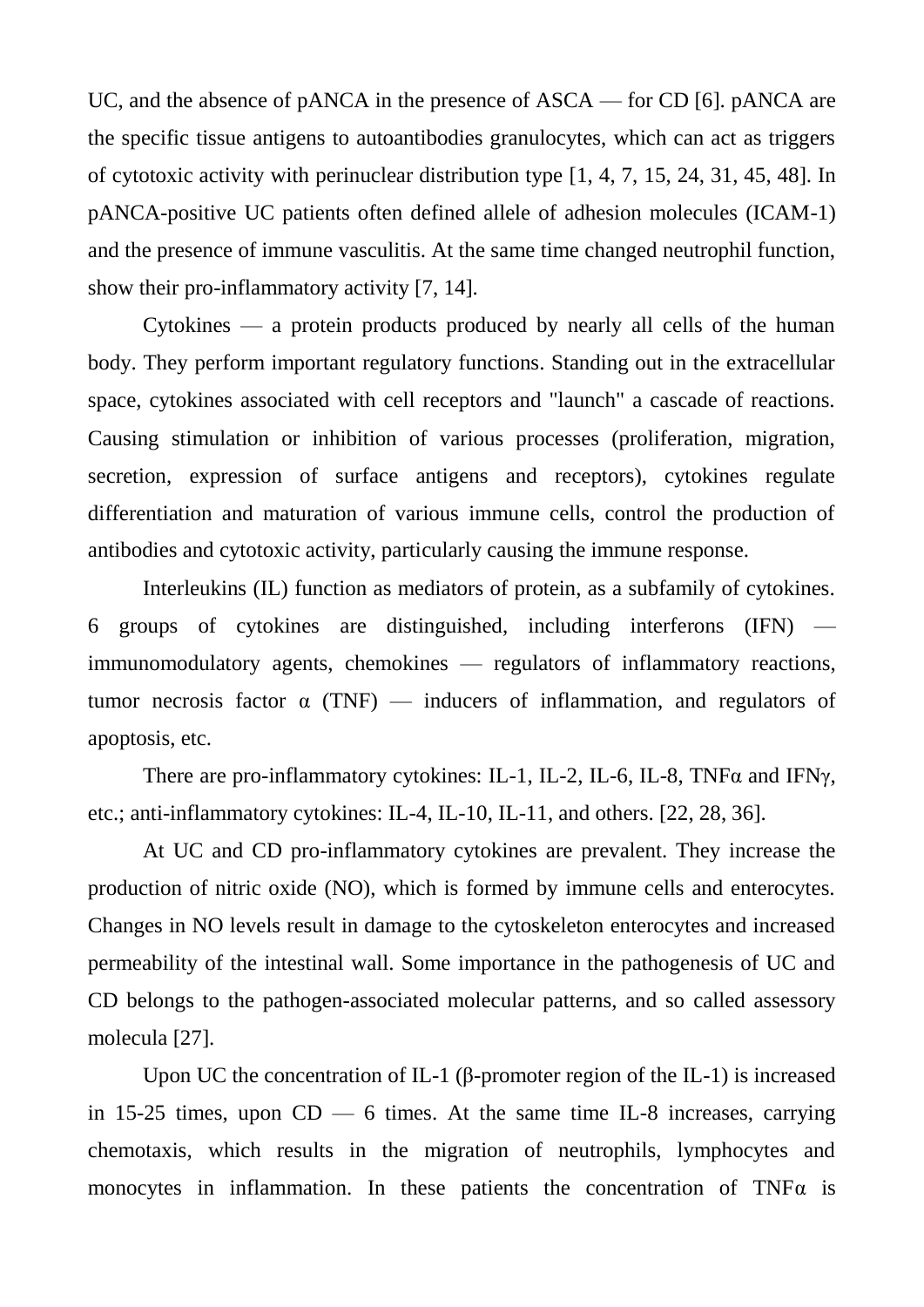significantly increased — one of the most active promoters of inflammation in the intestines.

At the same time the level of IL-10 (anti-inflammatory cytokine) for UC and CD is reduced by 37-41% [22]. The cytokines IL-4 and IL-10 induce humoral mediated immune response by stimulating the formation of immunoglobulins G, A and E, and activation of eosinophils [7].

Besides cytokines, there are other mediators: leukotrienes (LT), prostaglandin, platelet activating factor, complement factor C4. Thus, LTV is a mediator of inflammation, stimulating the formation of TNF $\alpha$  and IFN $\gamma$  with chemotactic activity [22, 36].

Some contribution to the pathogenesis of UC and CD brings the accumulation of oxygen free radicals that have a direct toxic effect, and an increase in the content of some neuropeptides (vasoactive intestinal peptide, substance P, somatostatin), which stimulates the synthesis of prostaglandin E and thromboxane  $B_2$ , reinforcing the processes of proliferation and release LTV and histamine [7, 4, 16, 20, 24]. An indication of accumulation of products of free radical oxidation of lipids may be the level of the enzyme NO-synthase [7].

We can't completely exclude pathogenetic role in UC and CD of pathogenic microflora, which permanently (continuously) stimulates the immune system of the intestine [2, 17, 19, 31, 51]. It is believed that the formation of bacterial patosymbiosis promotes immune inflammation [31, 36, 51].

**Clinical picture.** The course of UC and CD is characterized as long and torpid with periodic severe exacerbations (attacks). Chronic relapsing within UC and CD was noted in 70-80% of cases [15]. Patients worried about the frequent, not strictly localized abdominal pain, especially in CD (85-90%); at UC pain usually occurs during defecation and is accompanied by tenesmus. This is most often a left-sided pain in the UC and in CD — right-sided and is located in the abdomen. The second most frequent complaint (at 65-90% of patients) is diarrhea (up to 10 times a day or more) mixed with blood, mucus, and (rarely) of pus in the stool (in UC) up to profuse bleeding with the development of posthemorrhagic iron deficiency anemia.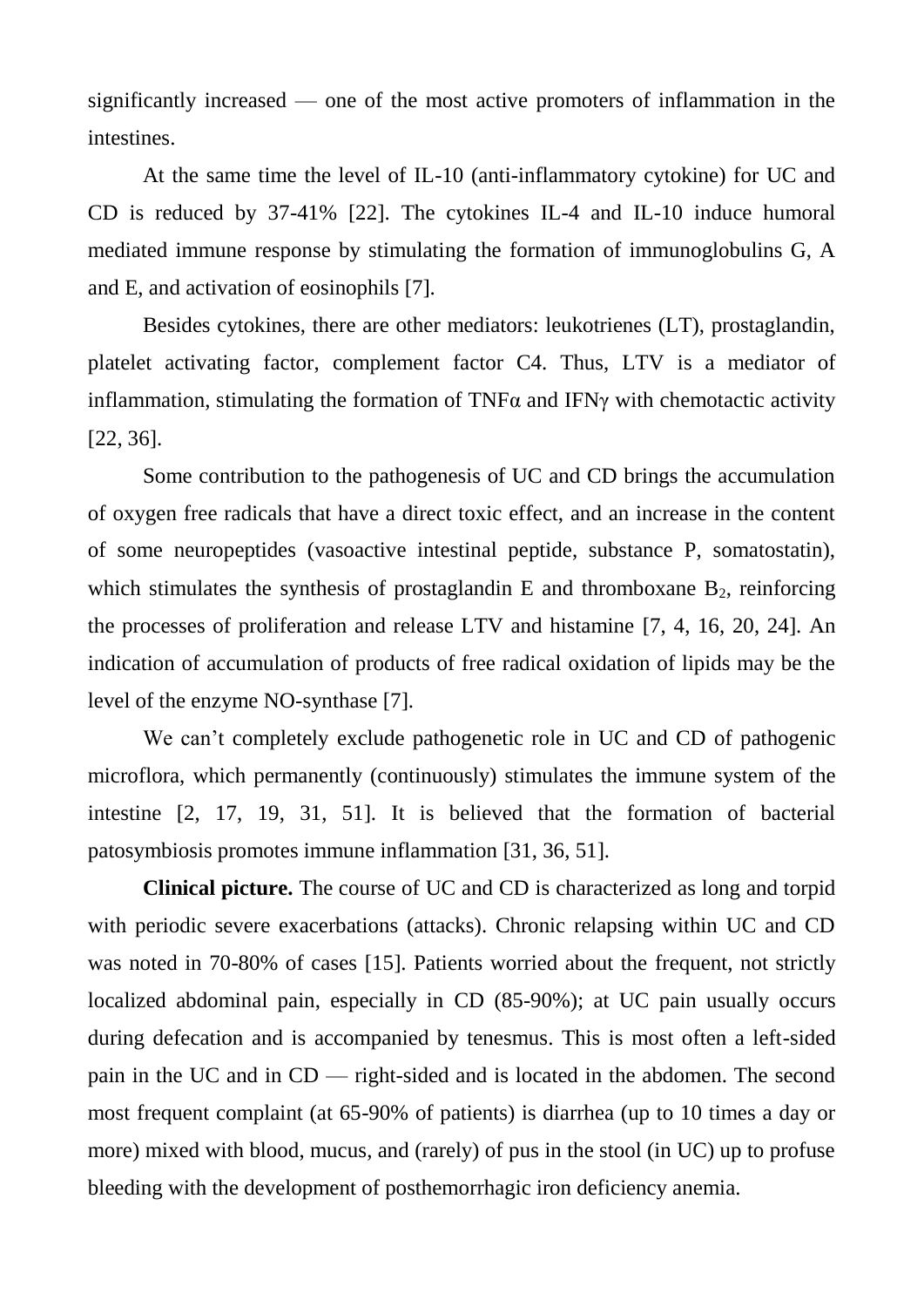With the lesion of the small intestine in CD gradually develop trophological insufficiency, food intolerance, reduced activity of membrane and cytosolic enzymes, resulting in the clinical syndromes appearing in maldigestion and malabsorption, disaccharidase and then peptidase deficiency, progressive weight loss.

In this most common symptoms of intoxication are observed (fever, weakness, malaise, a sharp decline in performance), as well as dyspeptic symptoms (nausea, vomiting).

On examination, patients with CD of the colon (granulomatous colitis) can detect perianal lesions (abscess), cracks, perianal abscesses, fistulas); in UC they are rare. Some (10%) patients have clubbing of the fingers as drumsticks. On palpation of the colon is determined moderate soreness on the left (in UC) or right (in CD) upon palpating the terminal segment of the small intestine and the cecum.

The severity of clinical symptoms is defined by distribution (length) intestinal lesions, its severity, the presence of complications, the nature and the amount of extra-intestinal lesions [1, 4, 7, 9, 10, 21, 24].

Some authors distinguish the types of intestinal lesions in CD: type 1a —one segment of the small intestine; type 1b — the ileocecal region; type 1c — segment of the colon; type  $2a$  — in the pathological process involved both small intestine segments, and colon; type  $2b$  — associated lesions of intestine and stomach, esophagus and/or the oral cavity [18].

UC is classified by localization: distal colitis (proctitis or proctosigmoiditis) — 40-50%, left-sided colitis with lesions of the colon to the right bending — 30-40%, total colitis — 10-20%; by the course: "lightning" (fulminant) form, acute form (first attack), chronic relapsing form, continuous form (more than 6 months); by severity of the clinical course (criteria of S. Truelove and L. Witts [57]): considering stool frequency (less than 6 times, more than 6 times, 10 times a day), presence and severity of bleeding (weak, profuse, continuous), presence of fever (no, more than 37,5°C, more than 38,8°C), laboratory parameters: hemoglobin content (more than 100; less than 100; less than 80 g/l), ESR (less than 20, 20-30, more than 50 mm/h),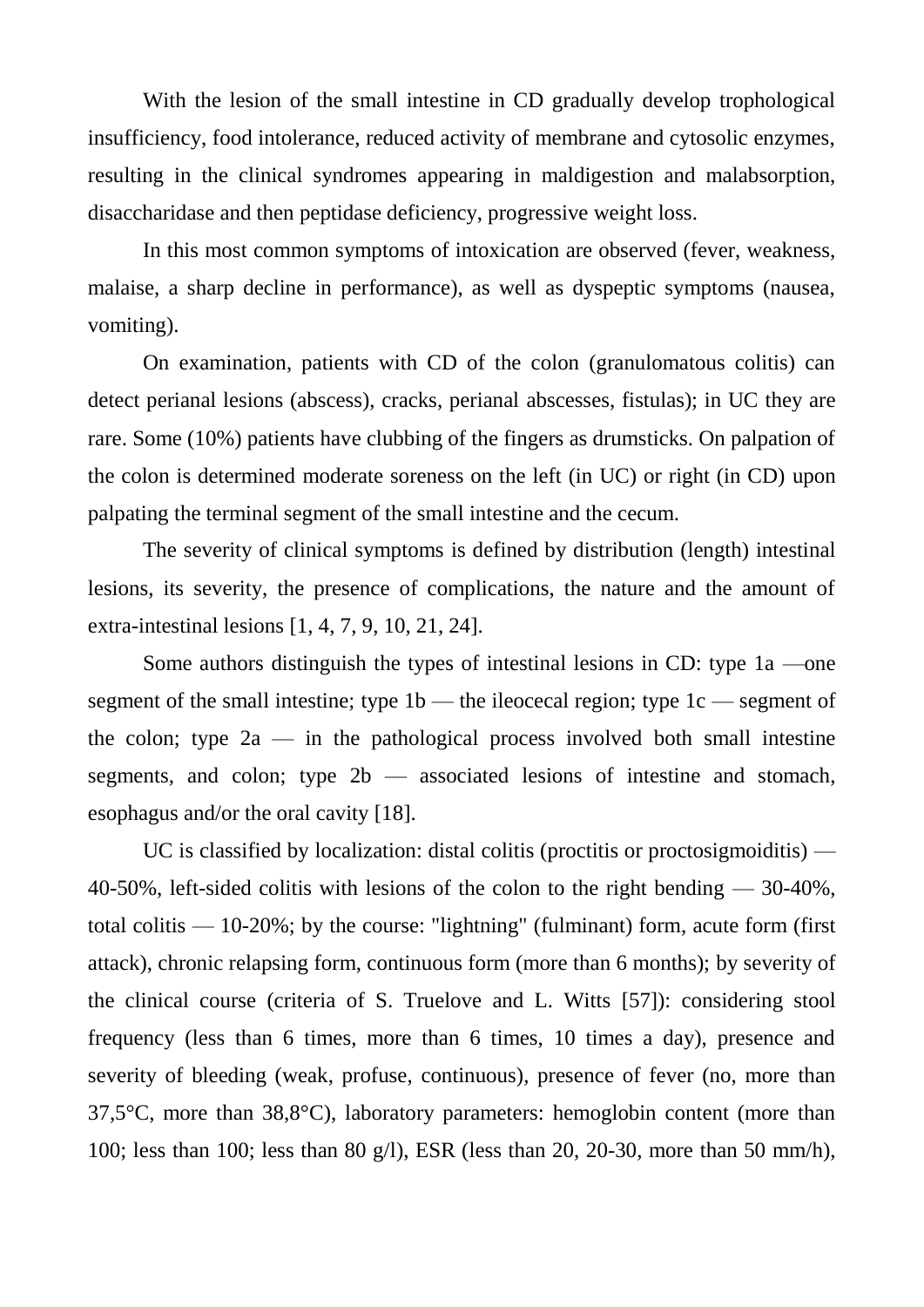level of albumin (norm, more than 30, less than 30 g/l), tachycardia (no, less than 90, more than 90 per minute) [1, 24].

Classification of CD is proposed N. Bockus [39], who provides 7 forms of the disease: terminal ileitis (25-30%); common ileitis; jejunoileitis; enterocolitis (40- 50%); granulomatous colitis (15-25%); anal lesions (30-40%); widespread lesions of the digestive tract, involving the stomach and esophagus (3-5%) [5, 44].

To determine the activity of CD we use activity index by W. Best [\[37\]](https://translate.googleusercontent.com/translate_f#_Ref423458956) in points. At the same time we take into account:

- 1. number of bowel movements (within  $7 \text{ days}$ ):  $X \times 2$  (coefficient) points;
- 2. intensity of abdominal pain (7 days): no pain (0 points), mild pain (1 point), moderate pain (2 points), severe pain (3 points) x 5 (coefficient) points;
- 3. general state of health (in the last 7 days): good (0 points), satisfactory (1 point), poor (2 points), very bad (3 points) x 5 (coefficient) points;
- 4. underweight (defined by the formula: actual body mass/proper body weight) x 100 (coefficient) points;
- 5. tension upon abdominal palpation: no (0 points), doubtful (2 points); expressed (5 points) x 10 (coefficient) points;
- 6. need in the treatment of diarrhea: no (score 0), yes (1 point) x 30 (coefficient) points;
- 7. hematocrit: the difference between the available indicators and the norm (for men  $-47$ , women  $-42$ ) x 6 (coefficient) points;
- 8. presence of other CD symptoms: absent (0 points), present (1 point) x 1 (coefficient) points (arthralgia, arthritis, iridocyclitis, uveitis, nodular erythema, pyoderma, aphthous stomatitis, anal fistula, adrectal abscess, fistula and abscesses of other localization, fever (over 37,5°C during the last 7 days).

Best total index — a score of 8 points. Score: 150 points or less — no activity; more than 150 points — active course of CD. Mild form of  $CD = 150-300$  points, moderate — 300-450 points, severe — more than 450 points [25].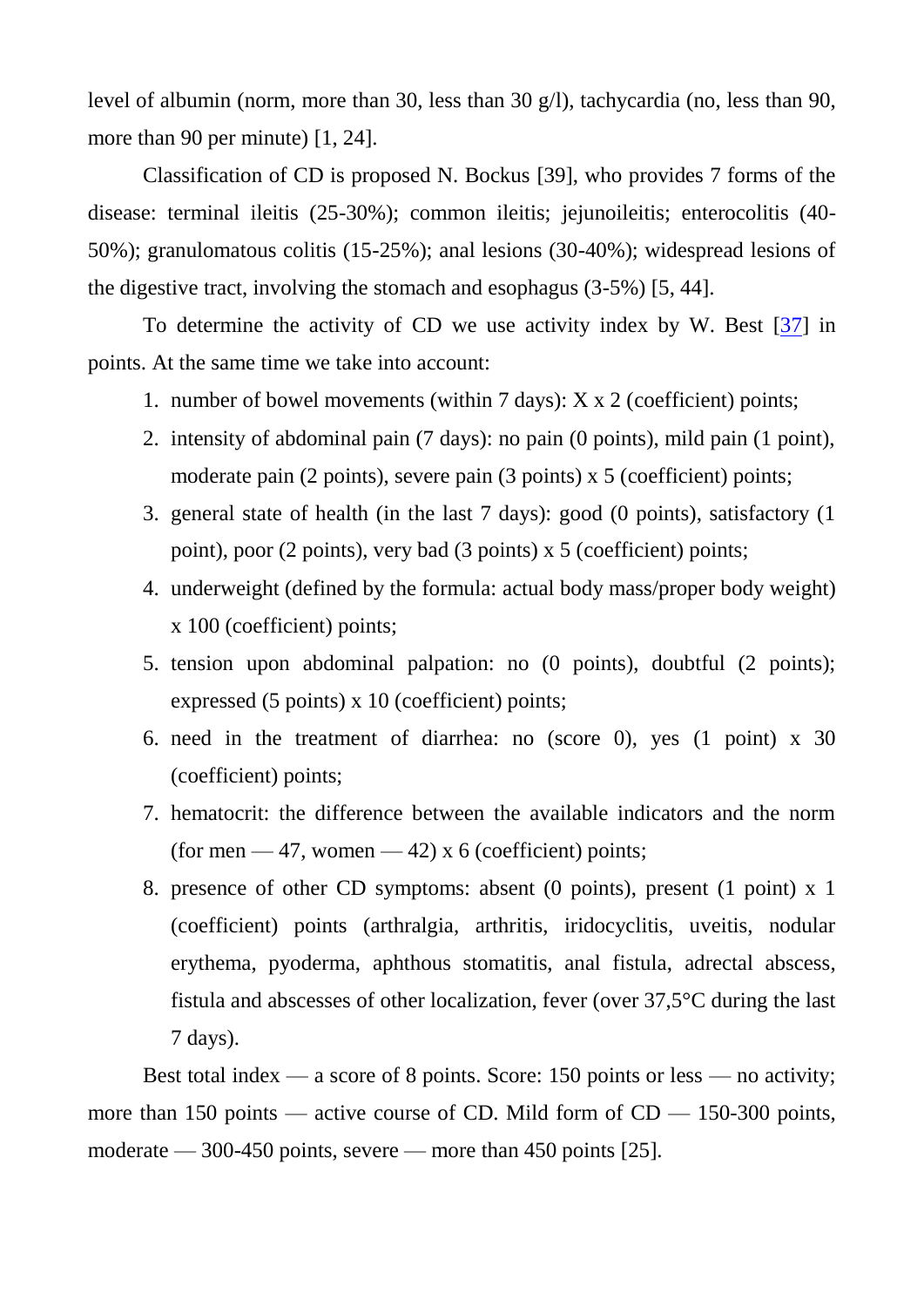**Complications.** There are local and systemic complications of UC and CD. Among the local complications of UC should be called massive (profuse) intestinal bleeding; perforation of the colon; toxic megacolon (acute toxic expansion of the colon); malignancy [1, 4, 7, 9, 24].

Massive intestinal bleeding in UC is relatively rare. In much of the cases timely and adequate pharmacotherapy avoids surgery.

Perforation of the colon often occurs in the form of lightning form of UC during the next exacerbation (attack) of the pathological process, often on the background of toxic megacolon, and is caused by necrotizing process in the intestinal wall, proceeding with its expansion and thinning. A role in the development of perforations belongs to the pathogenic intestinal microflora, especially enterotoxigenic E. coli *(Escherichia coli).* Perforation of the colon is one of the main causes of death in UC. However, in chronic relapsing course of UC perforation of the colon is a rare phenomenon, an abscess often develops in the intestinal wall.

Toxic megacolon is a consequence of necrotizing process in the colon and enterotoxaemia. At the same time there is widespread or segmental expansion (dilation) of the colon, usually developing during the next exacerbation (attack), which requires emergency intensive detoxification therapy, and when it is ineffective — surgery.

As for possible malignancy in UC, the risk of developing colon cancer actually increases with disease duration of more than 10 years, particularly in those patients with UC that developed at a young age (10-18 years).

Upon CD local complications occur most often in cases when the disease is accompanied by extraintestinal (systemic) manifestations. First of all, you need to name the appearance of inflammatory infiltrates and abscesses in the abdominal cavity, often localized in the right iliac fossa. Abscesses are usually combined with intraintestinal and external fistulas (perianal, intra-muscular, rectovaginal) and interintestinal adhesions, and strictures of colon lesions that are localized usually distal to infiltrate. In those cases when the abscess extends to the abdominal wall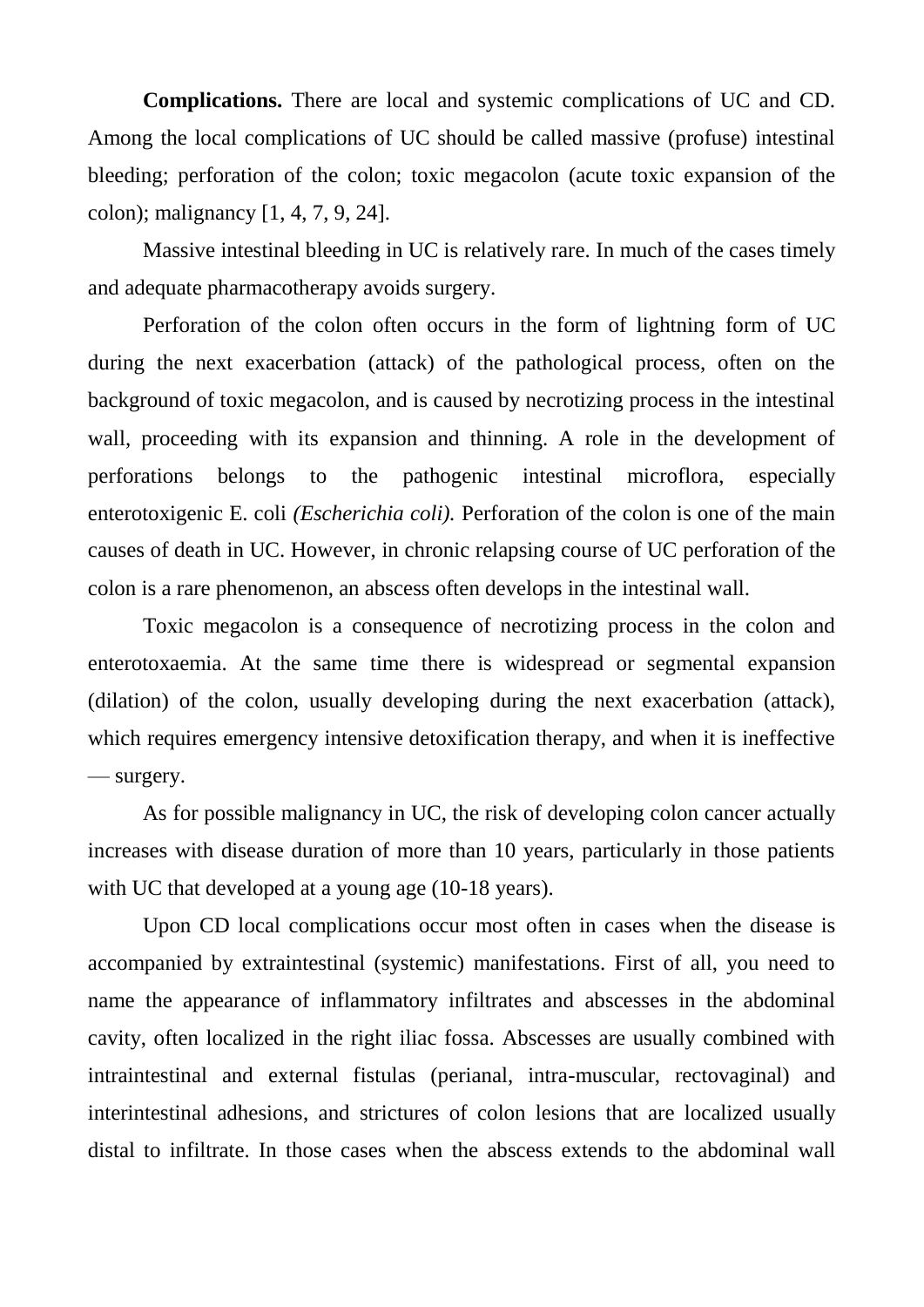fluctuations appear. The development of an abscess is accompanied by high fever, leukocytosis, elevated erythrocyte sedimentation rate.

Another local complications of CD is a partial intestinal obstruction that often develops in lesions of the small intestine and its stenosis due to inflammation (swelling, spasms) and subsequent scar changes, violating the passage of intestinal contents.

Massive intestinal bleeding in CD is extremely rare (1-2% of cases), mostly in granulomatous colitis.

Very rare complications of CD include perforation of intestine into the free abdominal cavity and toxic megacolon, the development of which can be triggered by taking anti-diarrheal and irrigo- and colonoscopy.

Fever in CD occurs in about 1/3 of patients and is due to the development of septic processes (abscess, fistula, inflammatory infiltrate) [1, 4, 7, 9, 24, 39].

In patients with UC and (very rarely) with CD the risk of developing colorectal cancer (CRC) is largely dependent on the length of the colon lesions, duration of disease, as well as the combined flow of UC with primary sclerosing cholangitis (PSC), which is found upon UC in 2-5% of cases. A certain importance is CRC in a history of genetic first-degree relatives and the lack of folic acid (folate). Upon leftsided UC, risk of developing CRC increases by 4 times, at the distal UC  $-$  1.5 times; upon combined UC and PSC and duration of the disease is more than 10 years CRC develops in 9% of patients, over 20 years — 30%, more than 25 years — 50%  $[1, 4, 4]$ 38].

In general, the relative cumulative risk of CRC in UC reaches 3,1-5,7 [4]. Risk of malignancy in UC upon disease duration of 20 years is 7.2%, 30 years — 16.5%, 35 — 25%, particularly above the age of 35-45 years. In total UC risk of CRC becomes 19-fold [42].

Deficiency of folate in UC occurs when ileocolitis and long-term treatment with sulfasalazone, which inhibits the absorption of folic acid.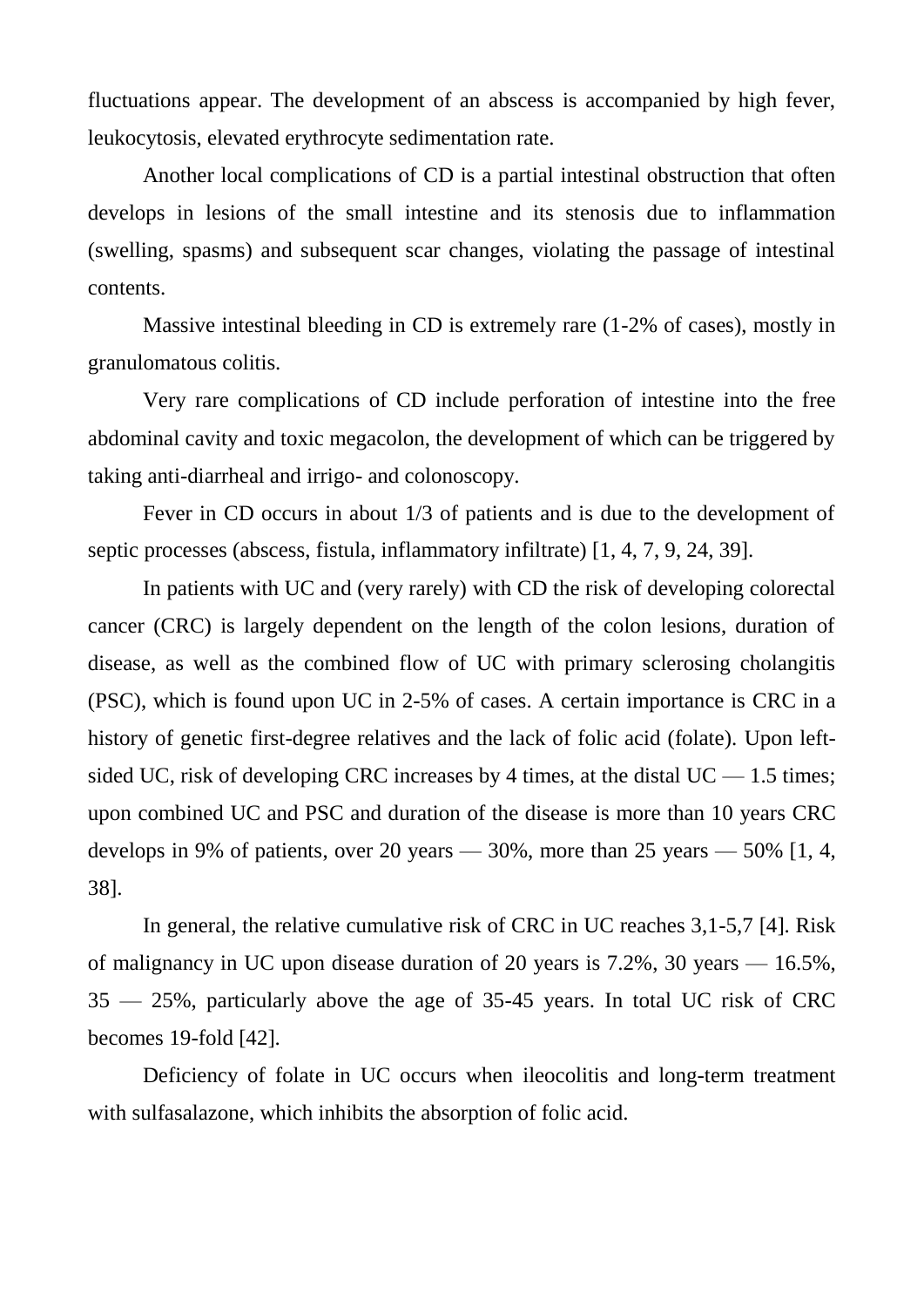Morphological risk factor for CRC in UC is a dysplasia of colonic mucosa and formation of inflammatory pseudopolyps in it. In low-grade dysplasia it is associated with carcinoma invasive of colon in 19% of cases; high grade dysplasia — 43% [3].

Among the molecular mechanisms of the development of CRC in UC we should mention the presence of proto-oncogenes, mutations in genes-suppressors of tumor growth, genes-regulators of apoptosis: k-ras (proto-oncogene), APC gene (tumor suppressor) and p53 (apoptosis regulator gene). Immunohistochemical proliferation index Ki-67 and PCNA in cells reflect their degree of dysplasia.

From laboratory methods for diagnosis of CRC in patients with UC should be called fecal calprotectin determination (calcium-binding protein found in neutrophils, activated macrophages and monocytes); sensitivity  $-60\%$ , specificity  $-30\%$  [43].

About systemic complications in UC and CD is said in those cases when there are multiple extra-intestinal manifestations of the disease [8, 11, 13, 55].

The most common skin changes in the UC and CD are erythema nodosum, and (upon exacerbation of the process) development of panniculitis — inflammation of the fibrous subcutaneous tissue.

In some cases on the skin of the lower limbs and other parts of the body appears pyodermia gangrenosa, which is transformed into the suppurative necrotic ulcers with a red rim.

Sweet-syndrome is described as neutrophilic dermatosis with the formation of painful erythematous nodes.

Panarteritis nodosa affects the skin of the lower extremities in the form of numerous subcutaneous nodules up to 2 cm in diameter, and proceeds with the obliteration of subcutaneous blood vessels and a tendency to ulceration.

Epidermolysis bullosa is characterized by the formation of bubbles in the elbows, knees, hands with subepithelial deposition of immunoglobulin G.

Cutaneous vasculitis necrotica takes place with the advent of purpura, nodules, plaques and ulcers on the skin of the extremities (especially fingers), prone to necrosis.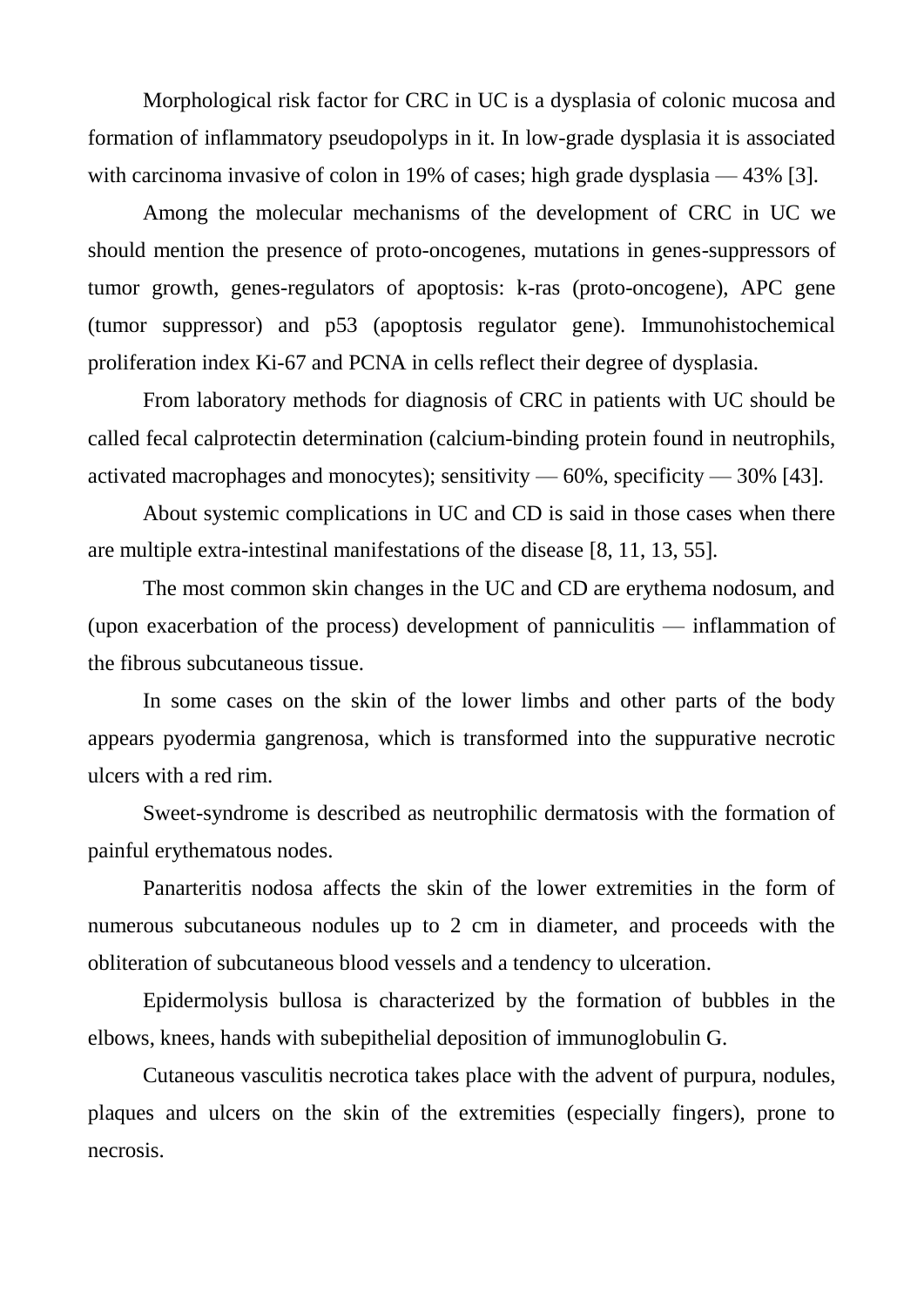Exanthema vesiculo-pustularis is characterized by the presence of pustular lesions and inflammatory infiltrates in the skin and around the vessels (perivascular region).

In addition, patients with UC and CD on the face and in the mouth (in the mucosa of the cheek and gums), reveal the erythematous plaques, ulcers and aphthae; hyperplastic changes in the mucous membrane in the form of a cobblestone street, and histologically — the presence of granulomas.

At UC often defined erythema nodosum, exanthema vesiculo-pustularis, and in CD — granulomatous pyoderma, panarteritis nodosa, epidermolysis bullosa, changes in the mouth. Other skin changes occur with equal frequency in both diseases [1, 12, 26, 47, 50].

At UC and CD there are various joint damages: peripheral mono- and polyarthritis (up to 25% of cases), sacroileitis (50%), ankylosing spondylitis, and others. Most affected are the knee and ankle joints. The lesions are usually asymmetrical; effusions are usually accumulated in the affected joints, they are deformed, the skin over them is hyperemic.

Eye involvement at UC and CD is found in 2-10% of cases, more often in CD: iridocyclitis, episcleritis proceeding with the sclera and conjunctiva hyperemia, burning sensation and irritation.

In some cases the pathological process involves hepatobiliary system as cholecystolithiasis, steatohepatitis (up to 50% of the cases), sometimes primary sclerosing cholangitis (from 2-7.5%), most often in UC or autoimmune hepatitis (in  $1-5\%$ ).

One of the most common lesions is a vasculitis localized in various organs, including the lungs, which course is with vasoconstriction associated with thrombosis and thromboembolism.

Bone lesions include osteoporosis (7%) and osteonecrosis, often hitting the hip and knee joints.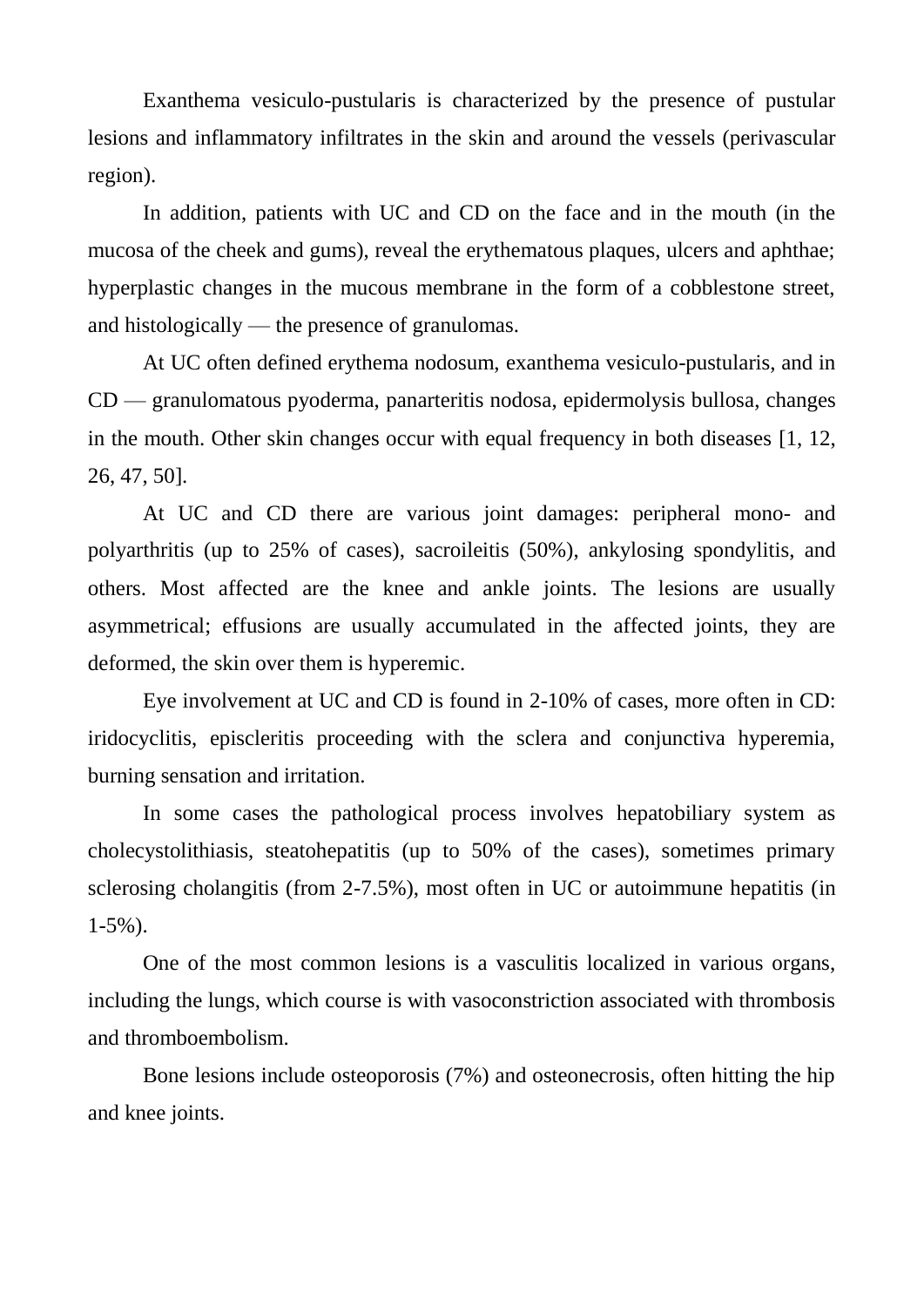Occasionally developing pancreatitis occurring with exocrine pancreatic insufficiency, kidney damage; neurological disorders are observed [34, 40, 49, 56, 58].

Information about the extra-intestinal manifestations of UC and CD is important, suggesting that they are common, systemic diseases. At the same time we still not completely understood mechanisms involving other organs in the pathological process at UC and CD [12].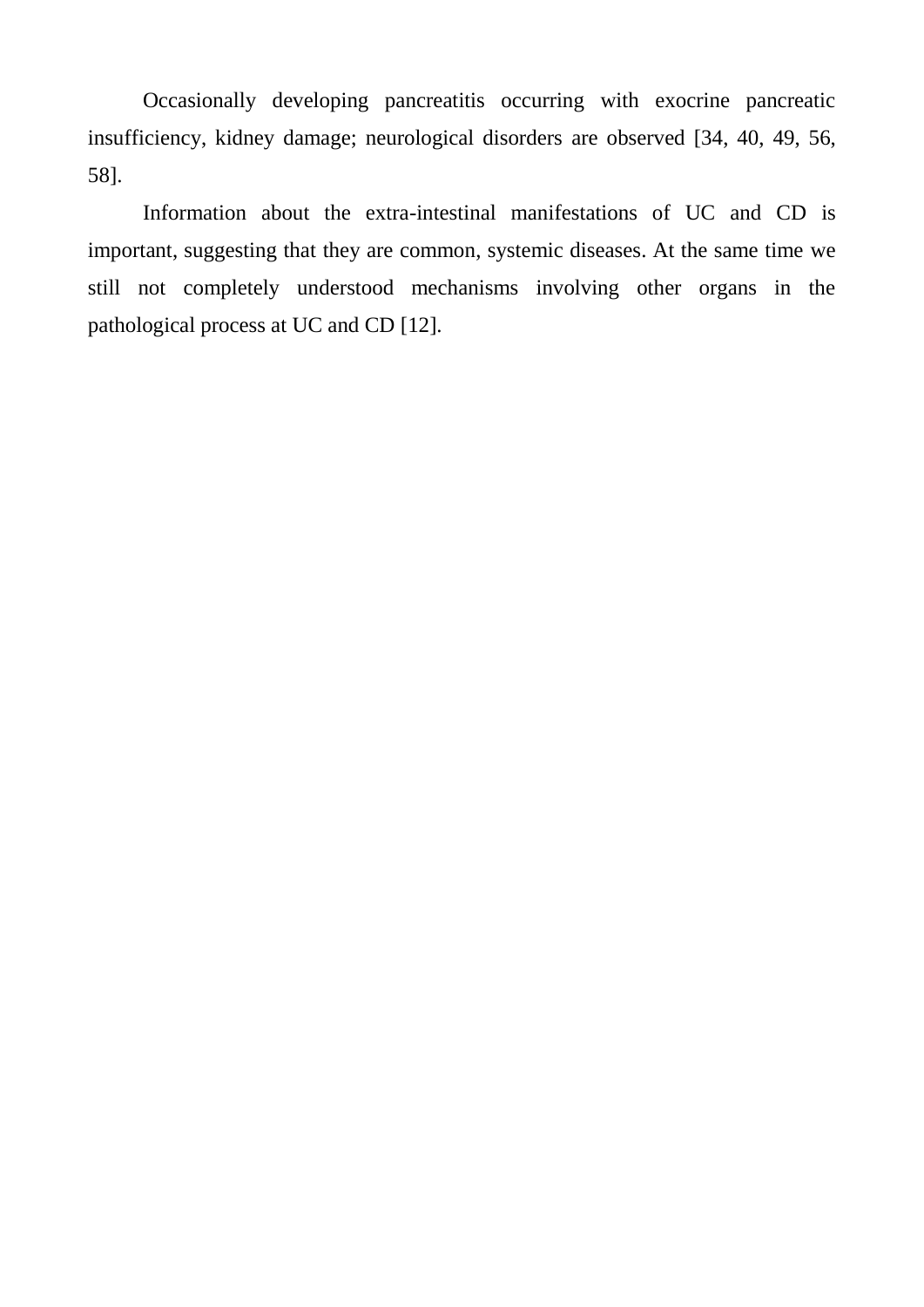## **References**

- 1. Адлер Г. Болезнь Крона и язвенный колит / Г. Адлер / Пер. с нем А. А. Шептулина. — М. : ГЭОТАР-МЕД, 2001. — 500 с.
- 2. Бахало В. А. Характер взаимодействия бактерий-комменсалов с факторами иммунитета при некоторых синдромах хронического воспаления кишечника / В. А. Бахало, В. М. Бондаренко, Е. В. Сысолятина // Фарматека. — 2009. —  $N_2$  13. — C. 20–24.
- 3. Белоусова Е. А. Воспалительные заболевания толстой кишки, как предраковые состояния / Е. А. Белоусова // Российский журнал гастроэнтерологии, гепатологии, колопроктологии. — 2002. —  $N_2$  4. — С. 56–62.
- 4. Белоусова Е. А. Язвенный колит и болезнь Крона / Е. А. Белоусова. Тверь : Триада, 2002. — 128 с.
- 5. Болезнь Крона желудка / Г. А. Григорьева, C. A. Дадвани, О. А. Склянская [и др.] // Клиническая медицина. — 1998. — № 76. — С. 47-51.
- 6. Бочков H. П. Генетические основы болезней кишечника / Н. П. Бочков // Российский журнал гастроэнтерологии, гепатологии, колопроктологии. —  $1999. - N_2 6. - C. 7-13.$
- 7. Воспалительные заболевания кишечника / О. Ю. Рахимова, М. Ю. Юрков, И. П. Митрофанова, З. К. Пайзуллаева // Руководство по гастроэнтерологии / Ф. И. Комаров, С. И. Рапопорт. — М. : ООО «Медицинское информационное агентство», 2010. — С. 379–408.
- 8. Гидаятов А. А. Поражения верхнего отдела желудочно-кишечного тракта у больных неспецифическим язвенным колитом / А. А. Гидаятов, С. А. Алиева // Клиническая медицина. — 2003. — № 5. — С. 72–74.
- 9. Гребенев А. Л. Болезни кишечника / А. Л. Гребенев, Л. П. Мягкова. М. : Медицина, 1994. — 397 с.
- 10. Григорьева Г. А. О трудностях диагностики болезни Крона па клинических примерах / Г. А. Григорьева, Н. Ю. Мешалкина // Фарматека. — 2012. — №  $2. - C. 60 - 64.$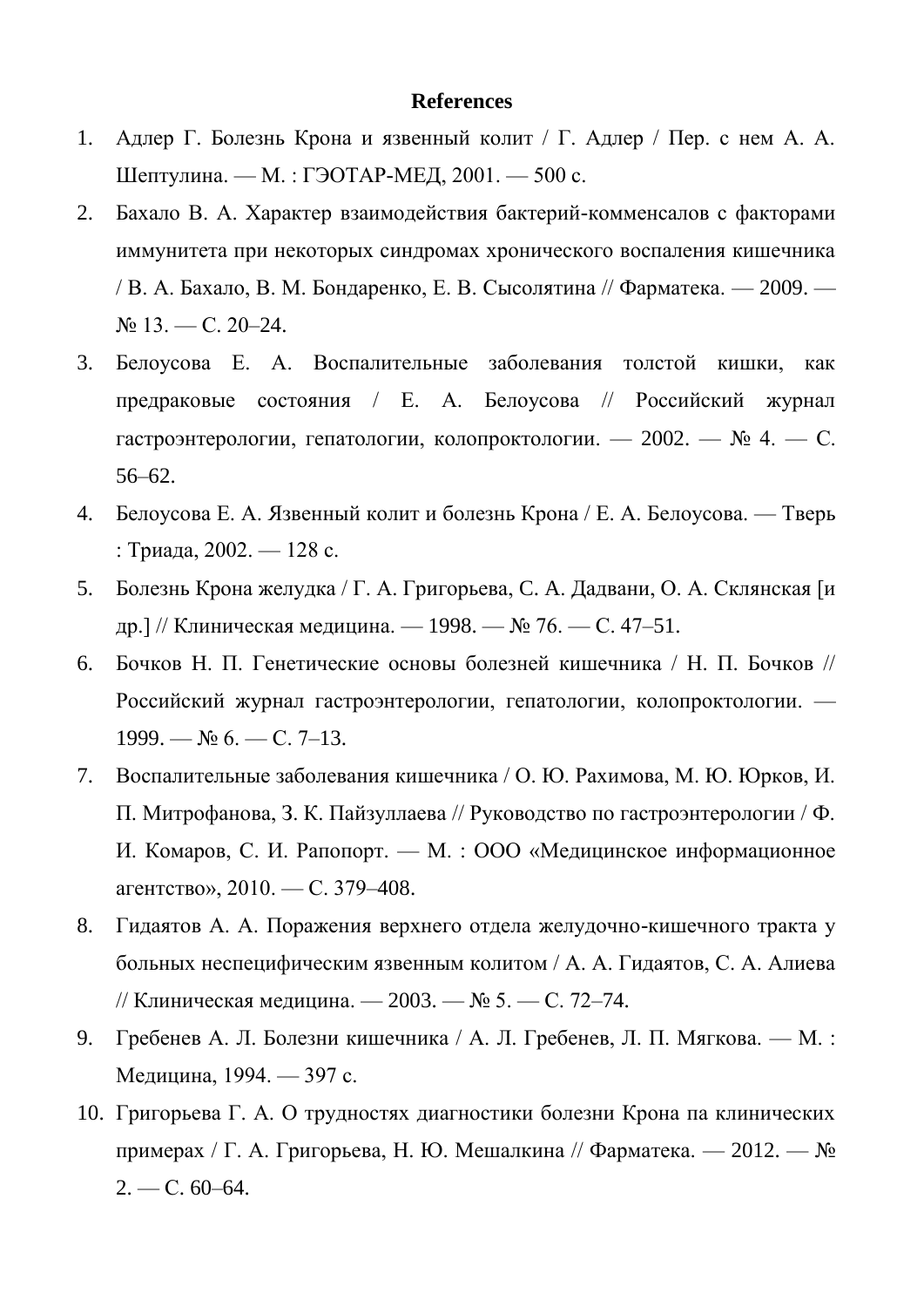- 11. Златкина A. P. Внекишечные проявления воспалительных заболеваний кишечника / A. P. Златкина // Российский журнал гастроэнтерологии, гепатологии, колопроктологии. — 1998. — № 6. — С. 58–63.
- 12. Иванов О. Л. Изменения кожи при патологии внутренних органов (дермадромы) / О. Л. Иванов, K. M. Ломоносов // Терапевтический архив. — 2003. — № 1. — С. 77–80.
- 13. Комптон К. К. Маски воспалительной болезни кишечника / К. К. Комптон // Российский журнал гастроэнтерологии, гепатологии, колопроктологии. —  $1998. \mathcal{N}$   $3. \mathcal{C}$ .  $91-100.$
- 14. Ливзан M. A. Воспалительные заболевания кишечника: современные аспекты диагностики и лечения / M. A. Ливзан, M. A. Макейкина // Consilium Medicum. Прил.: Гастроэнтерология. — 2010. — № 2. — С. 60–65.
- 15. Ногаллер A. M. Новое в изучении патогенеза и в лечении воспалительных заболеваний толстой кишки / A. M. Ногаллер // Экспериментальная и клиническая гастроэнтерология. — 2003. — № 5. — С. 72–74.
- 16. Осадчук A. M. Морфофункциональное обновление эпителиальных клеток толстой кишки и апудоцитов в патогенезе и прогнозировании течения неспецифического язвенного колита / A. M. Осадчук, М. А. Осадчук // Клиническая медицина. — 2006. — № 12. — С. 35–39.
- 17. Парфенов А. И. Морфофункциональные изменения и микробиоценоз тонкой кишки у больных язвенным колитом / А. И. Парфенов, И. О. Богомолов, В. М. Лифт // Российский журнал гастроэнтерологии, гепатологии, колопроктологии. — 2000. — № 1. — С. 55–61.
- 18. Парфенов А. И. Проблемы патогенеза, диагностики и фармакотерапии воспалительных заболеваний кишечника / А. И. Парфенов // Consilium Medicum. Прил.: Гастроэнтерология. — 2003. — № 1. — С. 18–22.
- 19. Петровская В. Г. Микрофлора кишечника в норме и патологии / В. Г. Петровская, О. П. Марко // М. : Медицина, 1976. — 230 с.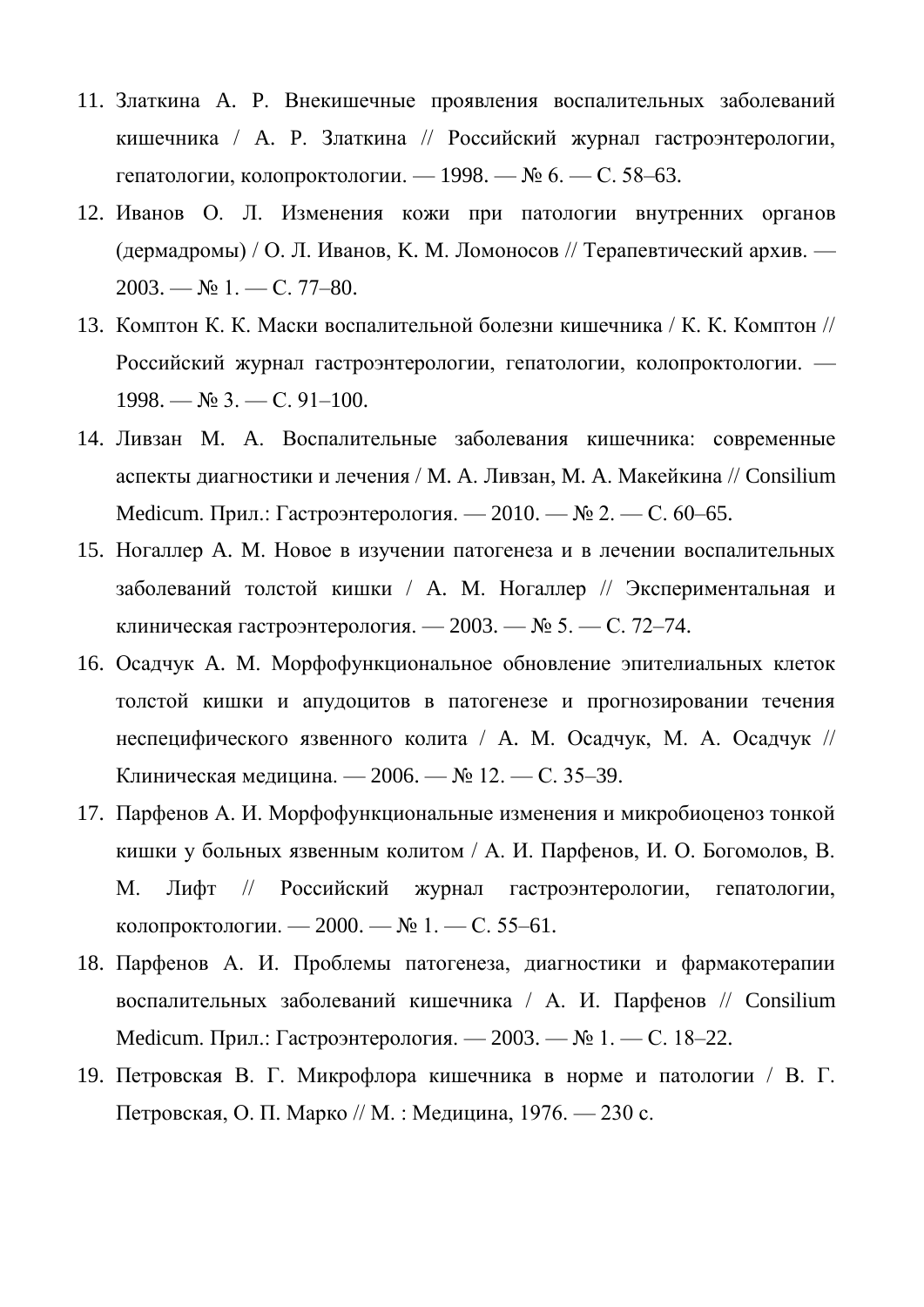- 20. Рахимова О. Ю. Нейроэндокринные изменения при воспалительных заболеваниях и раке толстой кишки / О. Ю. Рахимова, З. K. Пайзуллаева, В. Б. Александров // Клиническая медицина. — 2010. — № 4. — С. 56–60.
- 21. Ривкин В. Л. Спорные и нерешенные вопросы Дифференцировки язвенного колита и болезни Крона / В. Л. Ривкин, Л. Л. Капуллер // Consilium Medicum. Прил.: Гастроэнтерология. — 2012. — № 1. — С. 5–7.
- 22. Роль цитокинов в патогенезе неспецифического язвенного колита / И. В. Маев, С. С. Григорян, М. Г. Гаджиева, Н. И. Овчинникова // Клиническая медицина. — 2002. — № 1. — С. 15–18.
- 23. Румянцев В. Г. Болезнь Крона в детском возрасте / В. Г. Румянцев, Н. Е. Щеголева // Экспериментальная и клиническая гастроэнтерология. — 2002. —  $\mathbb{N}$  4: — C. 97–102.
- 24. Халиф И. Л. Воспалительные заболевания кишечника (неспецифический язвенный колит и болезнь Крона): клиника, диагностика и лечение / И. Л. Халиф, И. Д. Лоранская. — М. : Миклош, 2004. — 88 с.
- 25. Циммерман Я. С. Классификация основных гастроэнтерологических заболеваний и синдромов / Я. С. Циммерман. — 3-е изд. — Пермь, 2012.
- 26. Циммерман Я. С. Кожные симптомы и синдромы при болезнях органов пищеварения / Я. С. Циммерман, И. Я. Циммерман // Клиническая медицина. —  $2012. - N_2$  3. — C. 13-18.
- 27. Циммерман Я. С. Терминологические проблемы гастроэнтерологии / Я. С. Циммерман // Российский журнал гастроэнтерологии, гепатологии, колопроктологии. — 1996. — № 6. — С. 6–10.
- 28. Черешнев В. А. Избранные труды. Иммунология / В. А. Черешнев, К. В. Шмагель. — М. : Издательский дом «Магистр-пресс», 2011. — 421 с.
- 29. Шептулин А. А. Неспецифический язвенный колит: современные представления о патогенезе, диагностике и лечении / А. А. Шептулин // Клинические перспективы гастроэнтерологии, гепатологии. — 2001. — № 5.  $-$  C. 8–12.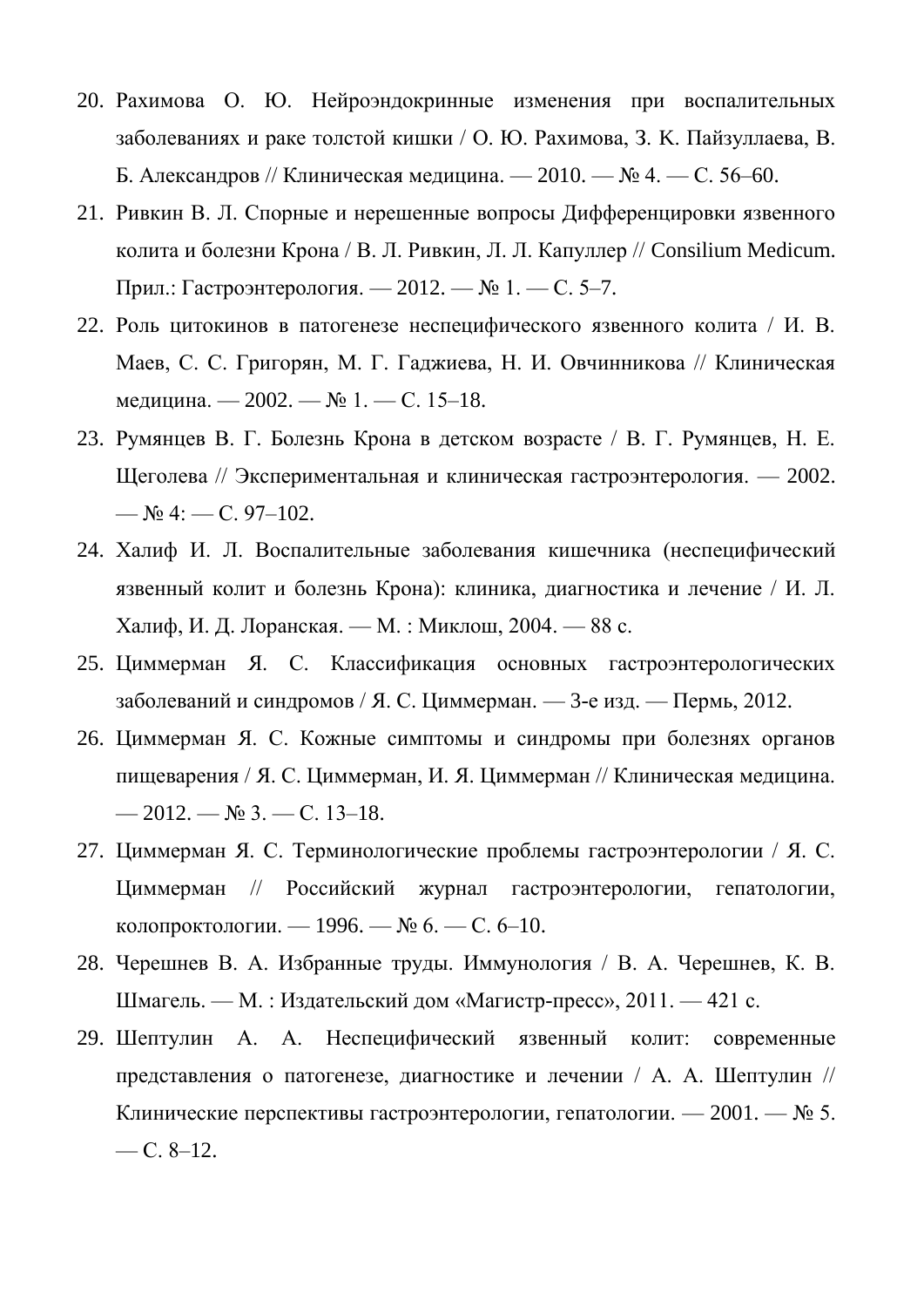- 30. Шифрин O. C. Болезнь Крона: особенности патогенеза, клиники и лечения / O. C. Шифрин // Consilium Medicum. — 2001. — № 3. — С. 261–265.
- 31. Acheson D. W. Microbial-gut interactions in health and disease. Mucosal immune responses / D. W. Acheson, S. Luccioli // Best. Pract. Res. Clin. Gastroenterol. — 2004. — Vol. 18, No 2. — P. 387–404.
- 32. Colonibel J.-F. Clinical characteristics of Crohn's disease in 72 families / J.-F. Colonibel // Gastroenterology. — 1966. — Vol. 3. — P. 604–607.
- 33. Crohn B. B. Regional ileitis. Pathologic and clinical entity / B. B. Crohn, L. Ginzburg, G. D. Oppenheimer // JAMA. — 1932. — Vol. 99. — P. 1323–1329.
- 34. Crohn's disease of the lung / J. W. L. Puntis, M. J. Tarlow, E. Raafat [et al.] // Arch. Dis. Child. — 1992. — Vol. 35. — P. 1270–1272.
- 35. Crohn's disease: pathogenesis and persistent measles virus infection / A. J. Wakefield, A. Ekbom, A. P. Dhillon [et al.] // Gastroenterology. — 1995. — Vol. 108. — P. 911–916.
- 36. Cytokine-induced intestinal epithelial hyperpermeability: role of nitric oxide / A. M. Chavez, M. J. Menconi, R. E. Hodin [et al.] // Crit. Care Med. — 1999. — Vol. 27. — P. 246–251.
- 37. Development of a Crohn disease activity index : National Comparative Crohn disease study / W. R. Best, J. M. Becktel, J. W. Singleton [et al.] // Gastroenterology. — 1976. — Vol. 70. — P. 439–444.
- 38. Eaden J. The risk of colorectal cancer in ulcerative colitis : a case-control study / J. Eaden, K. Abrams, J. Mayberry // Aliment. Pharmacol. Ther. — 2000. — Vol.  $14. - P. 145 - 153.$
- 39. Gastroenterology. Chronic inflammatory diseases of the intestines / Ed. H. L. Bokus. — 3rd ed. — Vol. 2. — Philadelphia [etc.], 1976. — P. 521–750.
- 40. Gravallеsе Е. М. Arthritic manifestation of inflammatory bowel disease / Е. М. Gravallеsе, E. G. Kantrowitz // Am. J. Gastroenterol. — 1988. — Vol. 83. — P. 703–709.
- 41. Gyde S. Cancer in inflammatory bowel disease / S. Gyde // Scand. J. Gastroenterol. — 1989. — Vol. 24. — P. 75–77.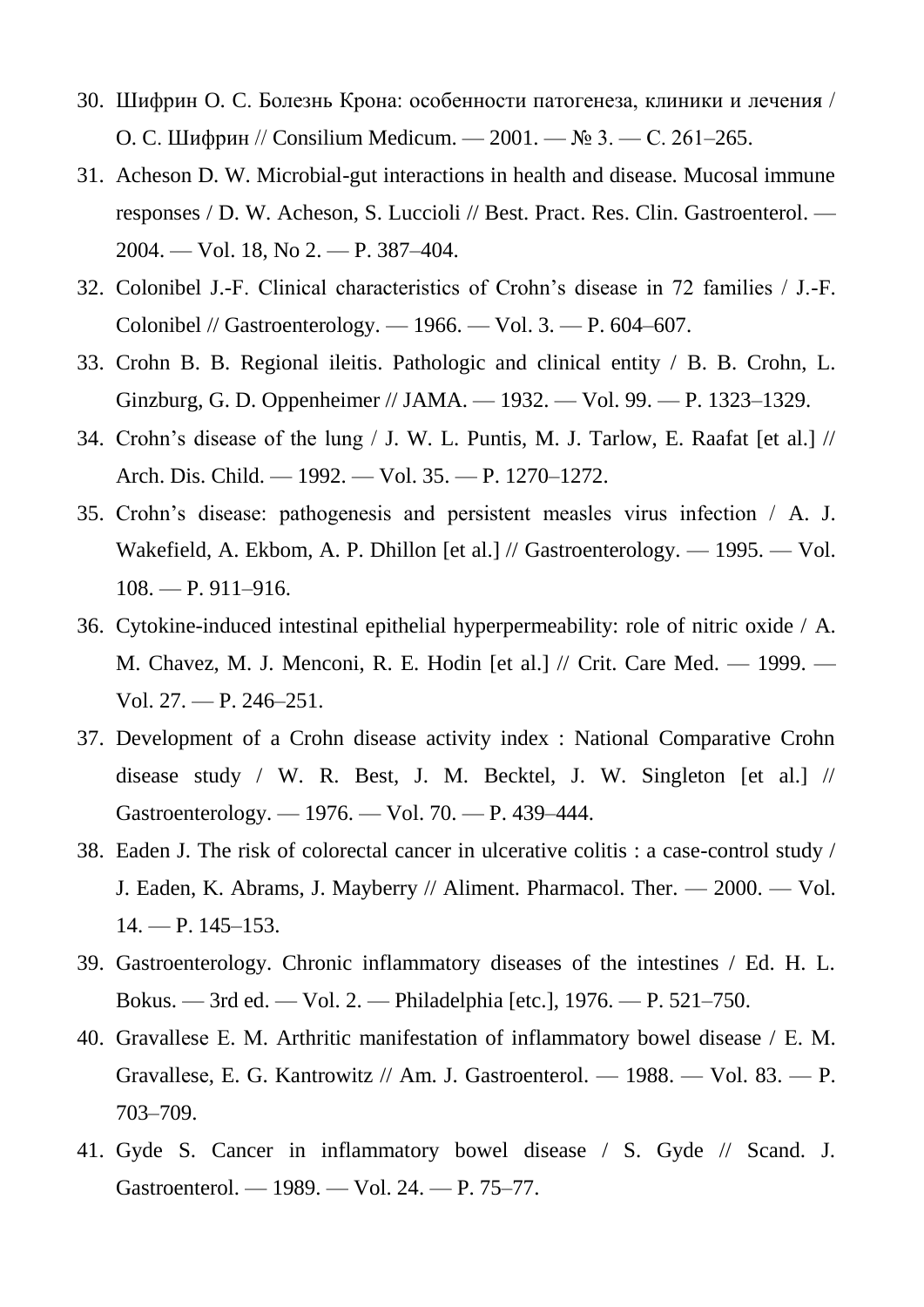- 42. Gyde S. Screening of colorectal cancer in ulcerative colitis: dubious benefits and high costs / S. Gyde // Gut. — 1990. — Vol. 31. — P. 1089–1095.
- 43. Hoff G. Testing for faecal calprotectin (PhiCal) in the Norwegien colorectal cancer prevention trial on flexible sigmoidoscopy screening : comparison with an immunochemical test for occult blood / G. Hoff // Gut.  $-2004$ .  $-$  Vol. 53.  $-$  P. 1329–1333.
- 44. Howdеn Е. М. Crohn's disease of the esophagus / Е. М. Howdеn, L. R. Mills, J. W. Rubin // Am. J. Surg. — 1994. — Vol. 60, No 9. — P. 656–660.
- 45. Inflammatory bowel disease / Eds. S. R. Targan, Е. Shanahan, L. C. Karp. Oxford : Willy-Blackwell, 2010.
- 46. Jain S. K. Inflammatory bowel disease and colon cancer : a review / S. K. Jain, M. A. Peppersorn // Dig. Dis. Sci. — 1997. — Vol. 15. — P. 243–252.
- 47. Kühn D. Pyoderma gangrenosum and Colitis ulcerosa / D. Kühn // Therapiewoche. — 1971. — Vol. 21, No 50. — P. 3956–3960.
- 48. Lashner В. А. Clinical research advances in ulcerative colitis : Mеdscape conference coverage, based on selected sessions at the American College of Gastroenterology / B. A. Lashner // 66-th Annual scientific meeting. October 2001, USA. — Las Vegas, 2002.
- 49. Liver disease in ulcerative colitis : an epidemiological and follow-up study in the county of Stockholm / U. Broome, H. Glaumann, G. Hellers [et al.] // Gut. — 1994. — Vol. 35. — P. 84–89.
- 50. McCallum D. Dermatological manifestation of Crohn's disease / D. McCallum, P. Kinmont // Br. J. Dermatol. — 1968. — Vol. 80, No 1. — P. 1–8.
- 51. Microbial-gut interactions in health and disease / K. M. Pickard, A. N. Brenner, I. N. Gordon [et al.] // Best. Pract. Res. Clin. Gastroenterol. — 2004. — Vol. 18, No  $2. - P. 271 - 285.$
- 52. Molecular genetic profiles of colitis-associated neoplasms / S. E. Kern, M. Redston, A. B. Seymour [et al.] // Gastroenterology. — 1994. — Vol. 107. — P. 420–428.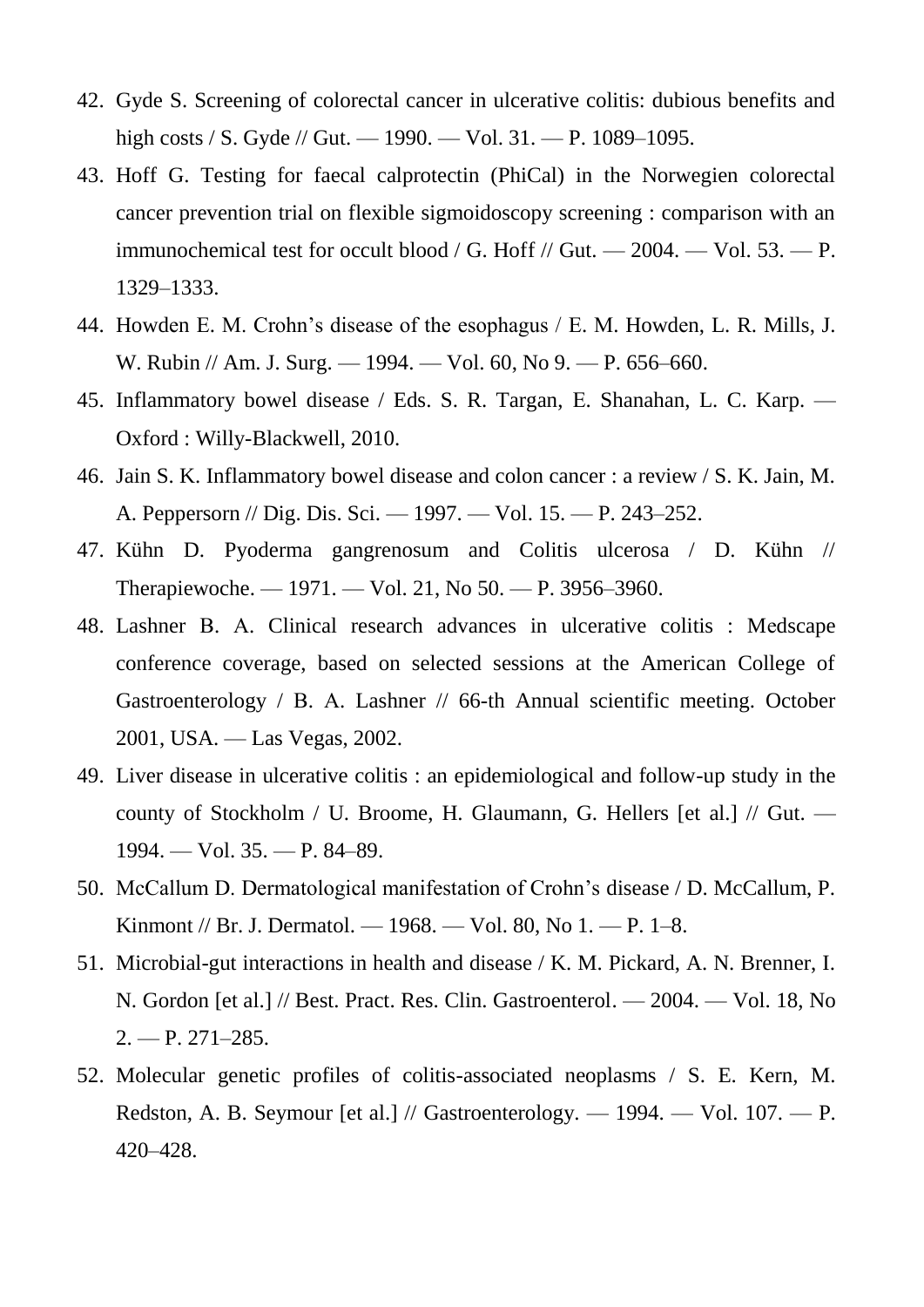- 53. Mycobacterium paratuberculosis DNA not detected in Crohn's disease tissue by fluorescent polymerase chain reaction / D. S. Rowbortham, N. P. Mapstonе, L. K. Trejdosiewicz [et al.] // Gut. — 1995. — Vol. 37. — P. 660–667.
- 54. Mycobacterium paratuberculosis in intestinal tissue from patients with Crohn's disease demonstrated by a nested primer polymerase chain reaction / С. Lisby, J. Andersen, K. Engbsek [et al.] // Scand. J. Gastroenterol. — 1994. — Vol. 29. — P. 923–926.
- 55. Ranklin G. B. Extraintestinal and systematic manifestation of inflammatory bowel disease / G. B. Ranklin // Med. Clin. N. Am. — 1990. — Vol. 74. — P. 39–50.
- 56. Salmon J. E. Ocular inflammation in Crohn's disease / J. E. Salmon, J. P. Wright, A. D. N. Murray // Ophtalmology. — 1991. — Vol. 98. — P. 480–484.
- 57. Truelove S. C. Cortisone in ulcerative colitis. File report on therapeutic trial / S. C. Truelove, L. J. Witts // Br. Med. J. — 1955. — Vol. 2. — P. 1041–1048.
- 58. Vascular complications of inflammatory bowel disease / R. W. Talbot, J. Heppell, R. R. Dozois [et al.] // Mayo Clin. Proc. — 1986. — Vol. 61. — P. 140–145.
- 59. Vermeire S. Role of genetics in prediction of disease course and response to therapy / S. Vermeire, G. Van Assche, P. Rutgeerts // World J. Gastroenterol. — 2010. — Vol. 16, No 21. — P. 2609–2615.
- 60. Wilks S. Inflammations of thе large intestine. Lecture on pathological anatomy / S. Wilks, W. Мoxon. — 2nd ed. — London : A. Churchill Ltd, 1875.